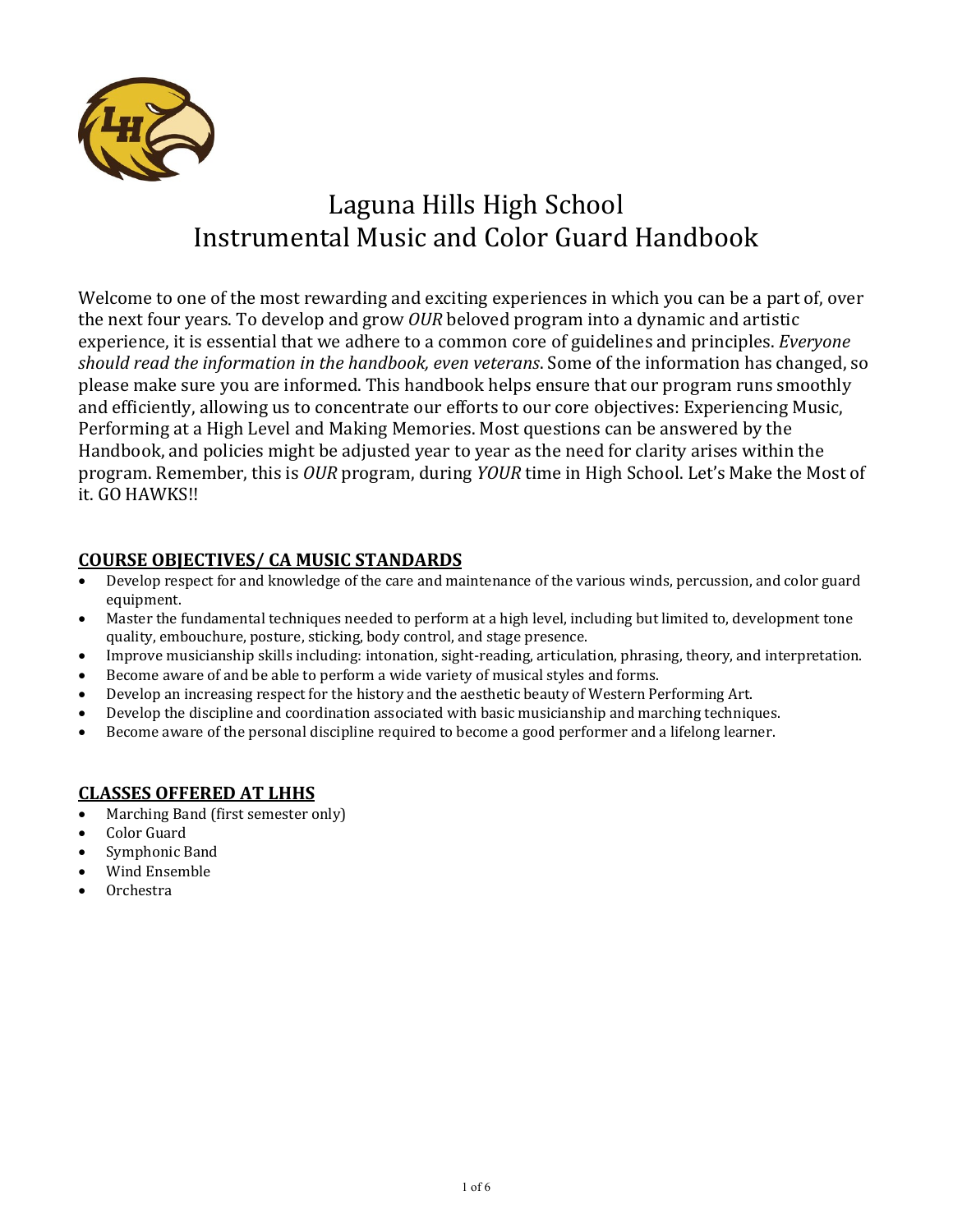# **BASIC COURSE OUTLINE FOR INSTRUMENTAL MUSIC**

| <b>FIRST SEMESTER</b>                                                                                                                                                                                                                                                                                                                                                                                                                           | <b>SECOND SEMESTER</b>                                                                                                                                                                                                                 |
|-------------------------------------------------------------------------------------------------------------------------------------------------------------------------------------------------------------------------------------------------------------------------------------------------------------------------------------------------------------------------------------------------------------------------------------------------|----------------------------------------------------------------------------------------------------------------------------------------------------------------------------------------------------------------------------------------|
| <u>August</u><br>o Marching Band Camp (8:30-11:30 AM & 12:30-4:30 PM)<br>NOTE: this is a requirement for all students wishing to<br>participate in the Marching Band or Color Guard<br>o Learn pep band music for football games<br>o Annual LHHS Instrumental Music potluck<br>o Parent Booster Meeting<br>o School starts--Marching Band practice begins after school                                                                         | February<br>o Continue with music fundamentals<br>o Continual work on Festival Music/Spring Concert<br>o Winter Programs finish show and go to competitions<br>o Parent Booster Meeting<br>o Mandatory All Parent Meeting              |
| September<br>o Auditions for chair placement in Symphonic Band &<br>Orchestra<br>o In-class work on music fundamentals: rhythm counting,<br>articulations, tone quality, intonation, scales<br>o Memorization of Marching Band music completed<br>o Begin concert literature<br>o Marching Band performs at football games<br>o Parent Booster Meeting<br>o Mandatory All Parent Meeting                                                        | March<br>o Continue with music fundamentals<br>o Perform at District Festivals<br>o Perform at Spring Concert<br>o Jazz to start Festival Season<br>o Parent Booster Meeting<br>o Winter Season Competitions                           |
| October<br>o Continue with music fundamentals<br>o Prepare for Fall Concert<br>• (Symphonic Band, Wind Ensemble, Orchestra)<br>o Marching Band performs at football games and<br>Competitions*<br>o Parent Booster Meeting                                                                                                                                                                                                                      | <u>April</u><br>o Continue with music fundamentals<br>o Prepare for Last Concert<br>o Spring Tour during Spring Break<br>o Continue Jazz Festivals<br>o Area Band Concert<br>o Winter Season Championships<br>o Parent Booster Meeting |
| November<br>o Continue with fundamentals<br>o Begin working on Winter Concert music<br>o Marching Band performs at football games, competitions<br>o Marching Band travels to WBA Finals in Fresno<br>o Perform in local Holiday Parades<br>o Begin Winter Guard and Winter Drum Line routine<br>o Begin Jazz Band<br>o Parent Booster Meeting<br>o Begin Mattress Fundraiser<br><b>Before Thanksgiving Break: All audition tapes for Honor</b> | May<br>o Continue with music fundamentals<br>o Last Concert of the Year<br>o Parent Booster Meeting<br>o TESTING                                                                                                                       |
| Groups are due                                                                                                                                                                                                                                                                                                                                                                                                                                  |                                                                                                                                                                                                                                        |
| December<br>o Continue with music fundamentals<br>o Symphonic Band, Wind Ensemble, Orchestra perform at<br><b>Winter Concert</b><br>o Continue working on Winter Program routines<br>o Parent Booster Meeting<br>o 3rd Annual Mattress Fundraiser<br>o Winter break!                                                                                                                                                                            | <u>lune</u><br>o Annual Instrumental Music Banquet<br>o Drum Major/ Student Leadership Auditions<br>o Symphonic Band, Wind Ensemble, and Orchestra perform at<br>Graduation<br>o School is out!                                        |
| <b>January</b><br>o Continue with music fundamentals<br>o Begin Work on Festival Music/Spring Concert<br>o Work on sight-reading in Symphonic Band, Jazz Bands and<br>Orchestra<br>o Continue to prepare for Winter Season<br>o Parent Booster Meeting<br>o End of 1 <sup>st</sup> Semester                                                                                                                                                     |                                                                                                                                                                                                                                        |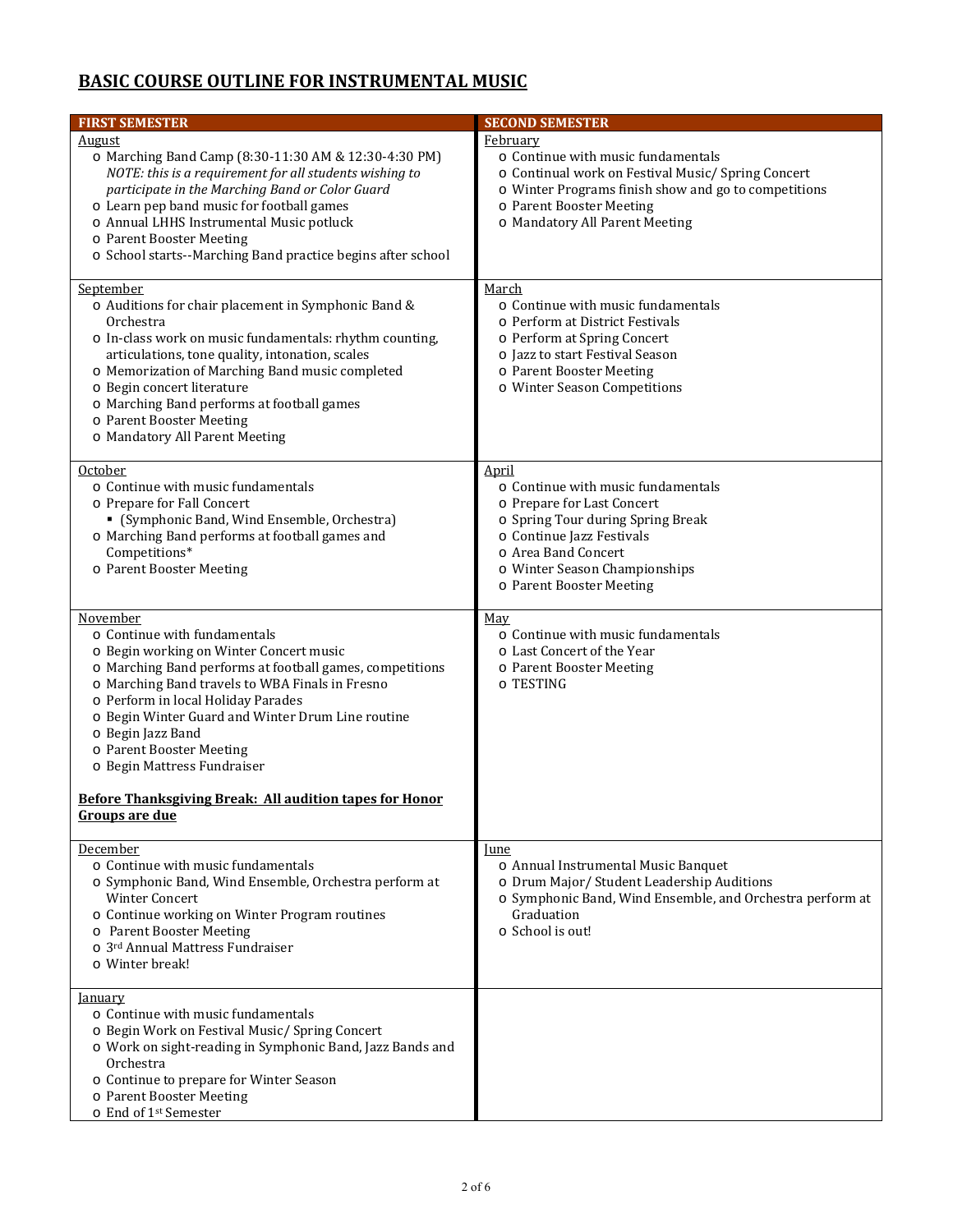## **SO WHAT IS BAND CAMP?**

Almost every high school with a marching band program has a training camp before school starts in the fall. Here at Laguna Hills High School, we have two weeks of "basic training" using outside instructors, when possible, to drill the students on marching fundamentals and prepare them for the upcoming competitive season. Color Guard members and musicians work together as one group, usually during the morning hours, learning marching fundamentals and the drill for our half-time shows at football games and competitions. In the afternoons, students are usually separated into their own sections, with the color guard working with an instructor, the percussion working with an instructor, and the winds having sectionals and working on the music together. Marching Band students will have a pre-arranged time to go to Hawk Walk together as a group and pick up their schedules for the fall to minimize disruption as possible to our camp schedule.

Band Camp time is critical to the success for the Marching Band fall season. There is approximately a month worth of normal practice time compressed into two weeks. **All Marching Band members (winds, percussion and color guard)** are expected to attend Band Camp! If there are unavoidable conflicts with family vacation plans, it is your responsibility to notify the Director as soon as possible regarding what camp, if any, you will be able to attend. Students not attending Marching Band Camp will fall behind significantly and may or may not be able to catch up. Please avoid conflicts with Marching Band Camp if at all possible.

Band Camp isn't all just hard work. BAND CAMP IS FUN! It is a time of group building and getting to know everyone. Social activities are included whenever possible, with a family potluck on the last day to showcase everything that we have learned. School spirit, respect for school and band traditions, uniform fitting, as well as new students getting to know older students and the general layout of the school are all part of the band camp experience. This is our fall training camp. Imagine baseball without spring training or football without summer pre-season conditioning. Then you can begin to understand the importance of marching band camp for musicians and color guard members.

Marching Band Camp will start on time and end on time -- you can count on that. You can prepare for camp by keeping your "chops" in shape this summer and maybe even attending a summer music camp! You will receive notification in early August to remind you about band camp.

## **What to Bring to Band Camp:**

**Students should bring** water to drink, their instrument or guard equipment, a pencil, snack, lunch or money, and positive energy. We will be working outdoors much of the time, in mostly warm-hot weather. It is highly recommended that you dress in cool and comfortable clothing: shorts, T-shirts, head protection, and sunglasses. **Socks and lace-up athletic type** shoes are required to avoid tripping and injury to the feet. Sandals or any type of open-toe or open-heel footwear are not allowed. Other items recommended are lip balm, sun-block, and a hat. A good rule of thumb is that if *you need it at the beach, you need it at Band Camp*

#### **GRADING CRITERIA FOR INSTRUMENTAL MUSIC CLASESSES**

Grades for *ALL* courses will be based on the following percentages:

- $\circ$  Daily Participation and Attitude = 40 %
- $\circ$  Concert Attendance = 40%
- $\circ$  Homework and Tests = 20%

#### **PARTICIPATION**

The following conditions must be met in order to receive full credit for completed class work:

- You must have a fully playable **instrument/equipment** at all rehearsals.
- You must have a **pencil** and all appropriate **music** at every rehearsal.
- You must make a positive contribution towards all rehearsals.
- You must properly put your **instrument, stand, chair and music folder** away at the end of each rehearsal.
- You must practice your music outside of class to be prepared for class rehearsal.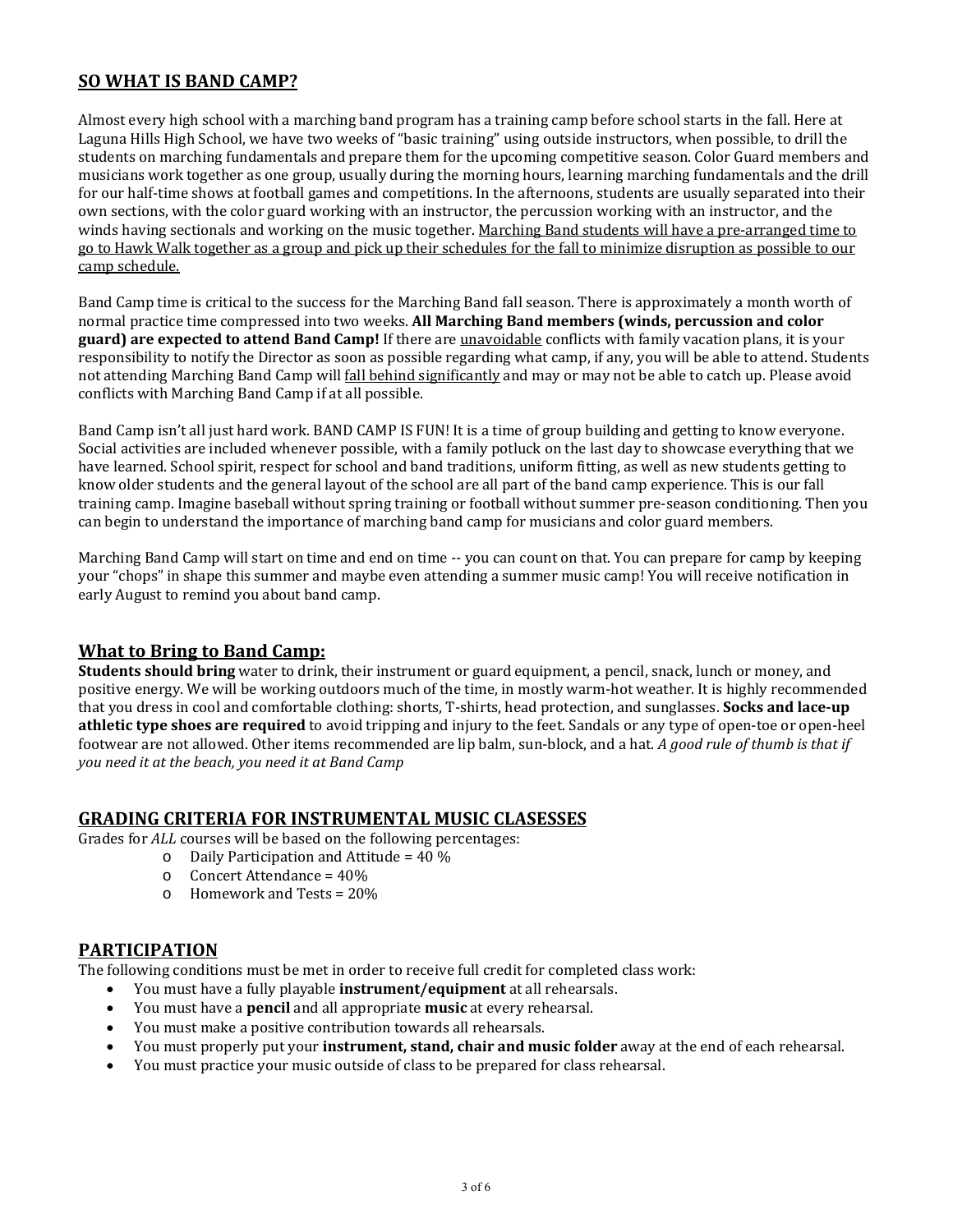## **ATTENDANCE POLICY**

The only excusable absences are prearranged school conflicts and those excused by the school for regular attendance records, e.g., illness, death in the family. Individual needs will be addressed as they occur. Student work is not an excuse for missing a band activity. This system is subject to modification by the Director.

*For all absences, the following procedure must be followed by the student and parent:*

- The Director must be notified two weeks in advanced by the parent.
- An Absentee request with both the parent and student signature must be filled out and submitted to the **Director**
- For illness, a parental note or doctor's note must be submitted.
- In extreme cases, a phone message or email will be accepted, with a follow up personal call.

A mere filing of an Absentee Request form does not constitute automatic approval.

Students will make up all tardiness at the conclusion of rehearsal or at a scheduled appointment.

#### **RESPONSIBILITY OF THE STUDENT**

- 1. Be on time to all rehearsals.
- 2. Refrain from excessive playing or movement between down time.
- 3. Show respect to the Director, staff members, parents, and other students.
- 4. Come to the rehearsal with a good attitude.
- 5. Make an effort to improve on a daily basis, establish good practice routines.
- 6. Maintain a strong academic standing in all course work.
- 7. Become responsible and assume responsibility for your own actions.
- 8. Be responsible for your actions on social media.
- 9. Refrain from gossip and confrontation with other students.
- 10. Practice and Perform with insight. Have artistic expectations.

## **THE IMPORTANCE OF ATTIDUDE**

The greatest single factor that will determine the success of any individual or organization is **attitude**. The kind of person you are is an individual choice, and your expression of how you feel about something or someone is one of the few independent choices you have in life. It takes dedication to reach and obtain goals. The right attitude must be present along with sincerity, concentration, respect, and dedication as the basic foundation of *OUR* program. Such exemplary attitude not only enhances artistic performance but also marks the difference between a winning organization and a mediocre group.

#### **THE IMPORTANCE OF DISCPLINE**

Because of the nature of the organization, band discipline must be strict. Students and parents must believe in the ideals, principles, and philosophy of the organization. Each member must always be aware of good behavior and be an independent thinker. Any misconduct casts a bad light on the school, community, and band program. Any member who discredits the organization by their conduct or actions shall be subject to dismissal from the LHHS Instrumental Program, or may lose privilege within the program. A negative choice from one individual impacts the entire membership. All decisions will be at the Director's discretion.

#### **PROGRESSIVE DISCIPLINE**

**We will be following all SVUSD Guidelines for appropriate classroom standards and practices. Please refer to your LHHS Student Handbook for a complete listing of the Progressive Discipline Policy.**

As a reminder, these are a list of the possible infractions that could lead disciplinary actions: excessive talking, failure to participate, inappropriate behavior, inappropriate displays of affection, inappropriate language, inappropriate use of equipment, lying, teasing and/or derogatory remarks, throwing foreign objects, unprepared for class, use of unapproved electronic devices during class instruction (as defined by teacher), leaving class without permission/out of class beyond reasonable amount of time, general lack of respect for self, others, or the program.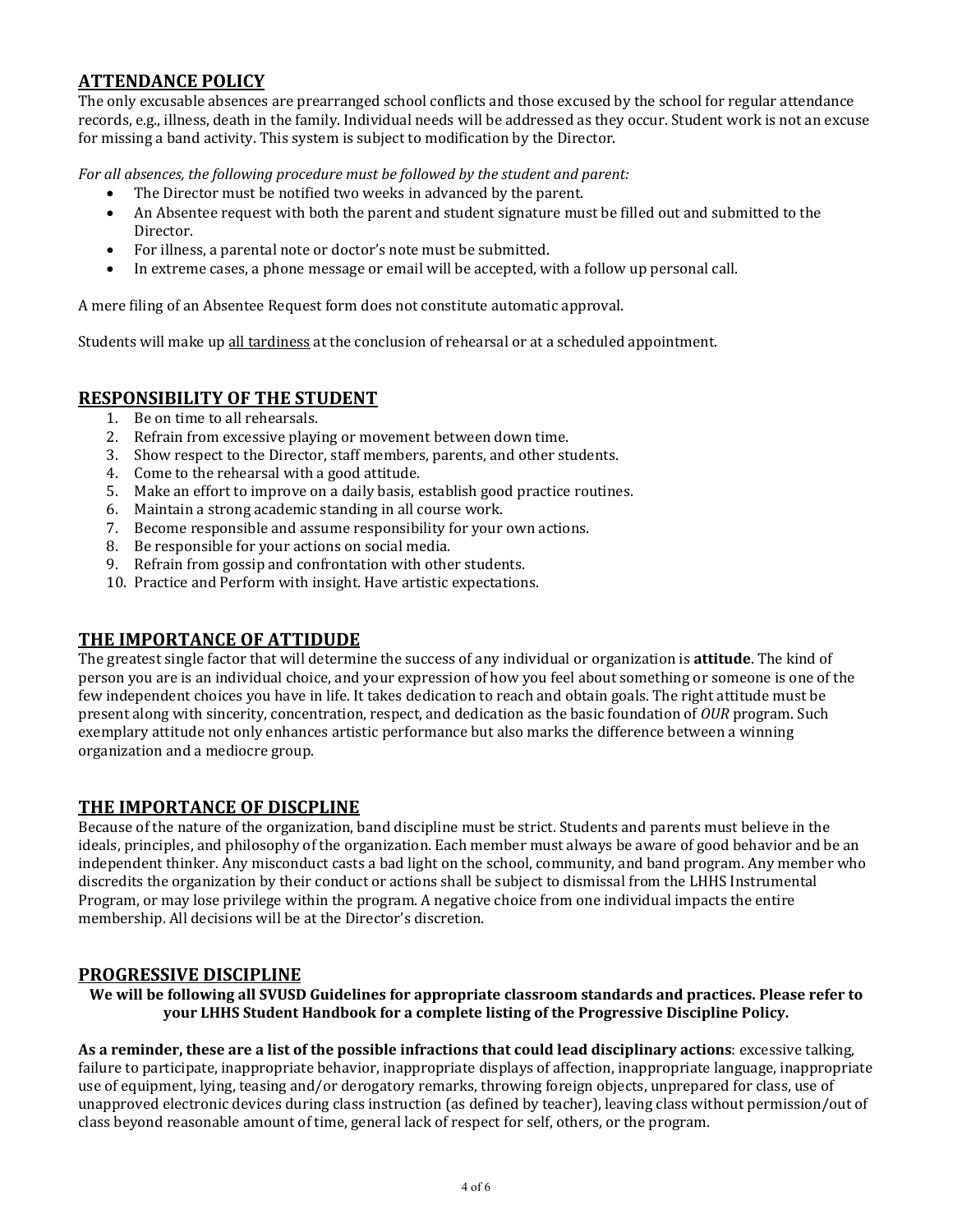## **CONCERT DRESS**

Dress theme for concerts is **Black Tie** or **Tuxedo Style**. This means formal and *conservative* black—no other colors permitted unless otherwise directed. A student not wearing appropriate attire has the possibility of not being able to perform in a concert setting, resulting in a non-performance grade.

**NOTE:** Repeated incidences of non-compliance to concert dress requirements will result in mandatory uniforms.

Students may choose from any of the attire options 1 through 3 below:

- 1) Black dress, hem below the knee; or black skirt, hem below the knee with a white or black blouse
	- a. Black dress shoes, closed-toe
	- b. Black dress socks, stockings, or tights (optional)
- 2) Black pantsuit or dress jumpsuit
	- a. Black dress shoes, closed-toe
	- b. Black dress socks or stockings (optional)
- 3) Black suit, or black tuxedo, or black dinner jacket with coordinating black trousers
	- a. White, long-sleeved, dress shirt
	- b. Black bow tie
	- c. Black dress shoes, closed‐toe
	- d. Black dress socks

## **MARCHING BAND UNIFORM**

The LHHS Marching Band Uniform represents a sense of pride in both the LHHS Instrumental Program and the School which we represent. A marching band uniform will be checked out to each member of the marching band during band camp. It is the responsibility of each student that the uniform is returned in the exact same condition it was borrowed. If at any time during the season the uniform needs to be cleaned, it is the responsibility of the student and should be done without impact to the program or the calendar. Students are responsible for purchasing their own marching band shoes. An order form will go out during band camp uniform fitting.

## **COLOR GUARD/ WINTER GUARD/ WINTER DRUMLINE**

Because of the customization required for these uniforms, they are the financial responsibility of each performing member and are kept by the student as individual property at the end of the season. An outfit description and cost will be sent with the students at the earliest availability.

## **WINTER GUARD/ WINTER DRUMLINE MEMBERSHIP**

Winter Programs are seen as the continuation of the academic and competitive experiences of the Marching Band season. Memberships into these programs are on the recommendation from both the Director and instructional staff. Memberships are allocated in order of priority as follows:

- 1. Incumbent students
- 2. Fall season participants of Marching Band
- 3. Students in the music program
- 4. Any remaining spots thereafter will be made available for auditions to the general school population as needed.

## **TRANSPORTATION**

Students are to travel to and from performances in designated school busses or school-arranged car pools. *Students will not* be allowed to leave in the middle of a "field trip." A permission slip must be on file for a student to participate in a field trip. Other issues regarding transportation:

- If a conversation can be heard in the front of the bus, it is too loud!
- There will be NO hanging out of or talking out of the bus windows.
- There will be NO talking in towns or stadiums. This is for safety and show of good character, as well as courtesy to the bus driver.
- Please keep the bus clean, pick up after yourselves, and always thank the chaperones and the driver.